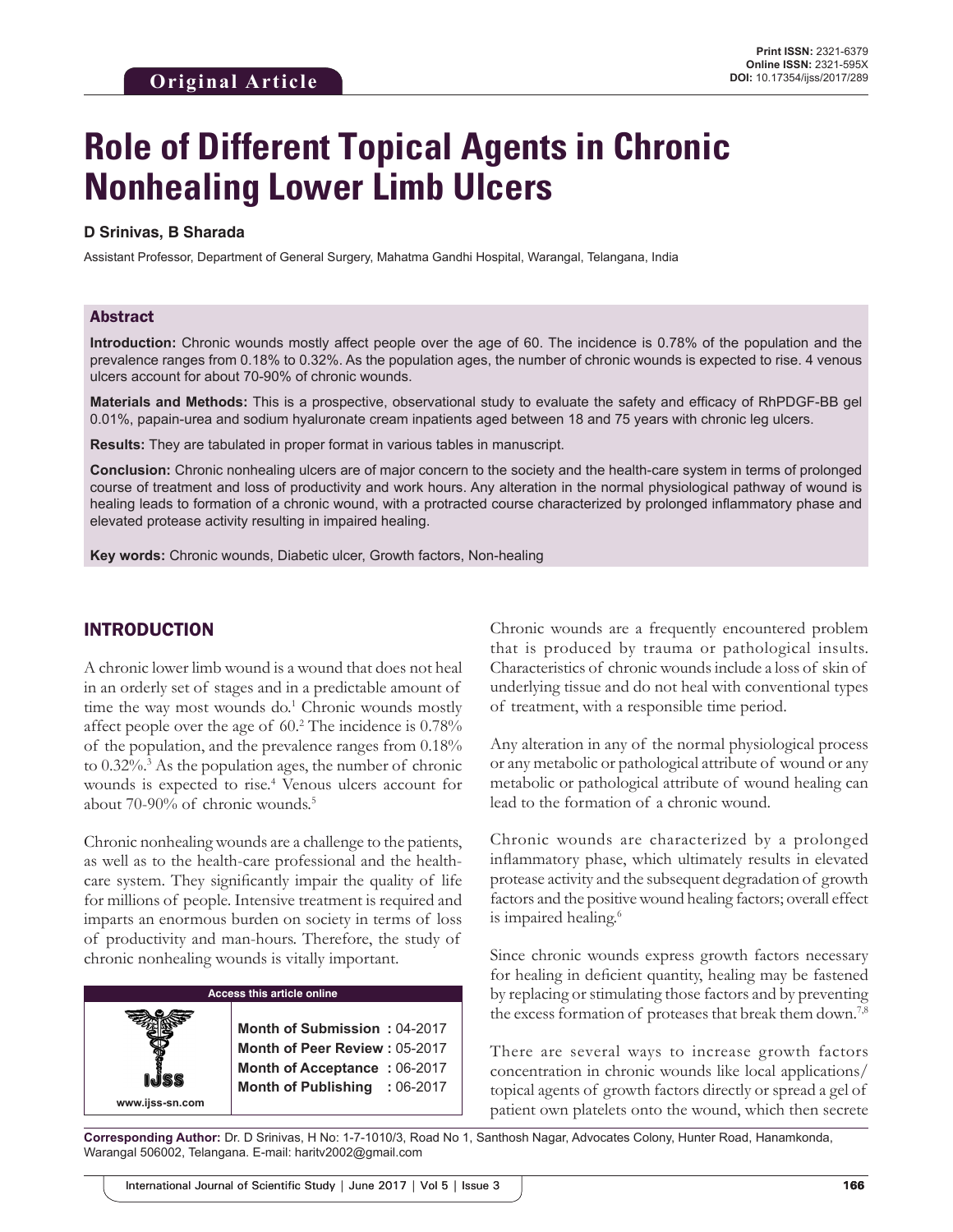growth factors such as vascular endothelial growth factors, insulin growth factors-1,2, platelet-derived growth factors (PDGF), transforming growth factors –β (TGF-β), and endothelial growth factor (EGF).<sup>3,8</sup> The most studied growth factors are PDGF fibroblast growth factor, TGF-β, and EGF, FDA has approved the use of gel (PDGF) as an adjuvant therapy in diabetic ulcers.<sup>9</sup>

Early experimental studies have shown the potential of EGF in promoting wound healing. EGF clearly stimulates epidermal repair in animal excisional and thermal injury models and may also stimulates thickness under repair.10 Nanny, using a pig partial thickness wound model, reported a dose-dependent increase in thickness of granulation tissue epithelialization with EGF.<sup>11</sup>

Various types of allogeneic skin substitutes including cultured epidermal substitute, cultured dermal substitute, cultured skin substitute, which are composed of keratinocytes and/or fibroblasts as cellular component have been used as biological wound dressings.

Collagen films containing human growth hormone were prepared, and the release of human growth hormone from these films and their effects on wound healing was evaluated.

In this study, the different topical agents in chronic nonhealing lower limb ulcers used are sodium hyaluronate cream, papain-urea debriding ointment, recombinant human PDGF (RhPDGF), and silver nitrate gel.

# MATERIALS AND METHODS

### **Study Design**

This is a prospective, observational study to evaluate the safety and efficacy of RhPDGF-BB gel 0.01%, papain-urea and sodium hyaluronate cream inpatients aged between 18 and 75 years with chronic leg ulcers.

# **Study Centre**

Prathima Institute of Medical Sciences, Karimnagar.

# **Study Duration**

The maximum and expected duration of exposure to the study for an individual subject in treatment and follow-ups up to 12 weeks or complete wound closure, whichever is earlier.

# **Number of Subjects**

A number of subjects were 27.

#### **Informed Consent**

Informed consent is obtained from the patient with date. Subject information sheets are provided to the patients, which will be available in three local languages.

## **Criteria for Selection of Patients**

### *Inclusion criteria*

- The patient is able to understand and has signed the informed consent form. In the case of compromised mental capacity, approval and signature of a legal guardian are required.
- A diagnosed case of venous insufficiency both by clinical evaluation and any of the supporting diagnostic tests as objective evidence.
- The largest ulcer is no  $\leq$  2 sq.cm and no more than 50 sq.cm.
- Patients are expected to be available for the 12 week study period and are able to adhere to the treatment regimen.
- Patients, male or female patients between 18 and 75 years at the time of consent.
- If the patient is female, she must not be of childbearing potential (e.g., surgically sterilized) or if of childbearing potential, she must have used adequate contraceptive precautions (as confirmed by the investigation) 30 days before screening and baseline visit, or must be negative on pregnancy test and must agree to continue such precautions up to end of study.
- The pregnancy test will be done regularly on these patients if these are outdoor patients.
- Ulcers, which remained, open without healing for more than 2-3 weeks (irrespective of the ambulatory treatment administered).
- Ulcers with purulent discharge and nonviable tissue.

# *Exclusion criteria*

- Life-threatening or serious cardiac failure gastrointestinal, hepatic, renal, endocrine, hematological, or immunologic disorder.
- Uncontrolled hypertension Grade-III.
- Squamous cell carcinoma and basal cell carcinoma of the wound.
- Known case of hypersensitivity to incipient.
- Pregnant women and nursing mothers.
- Past history of autoimmune disease.
- Chronic alcohol abuse (40 ml/day for at least 6 months).
- The patient is receiving or has received within 1 month before first visit any treatment is known to impair wound healing including but not limited to, corticosteroids, immunosuppressive drugs, cytotoxic agents, radiation therapy, and chemotherapy.
- Use of any marketed or investigational or herbal medicine or non-registered drugs for wounds in the past 6 months.
- Clinically relevant abnormal hematology or biochemistry values in the opinion of the investigator.
- Any criteria, which in the opinion of the investigator, suggest that the patient would not be complaint with the study.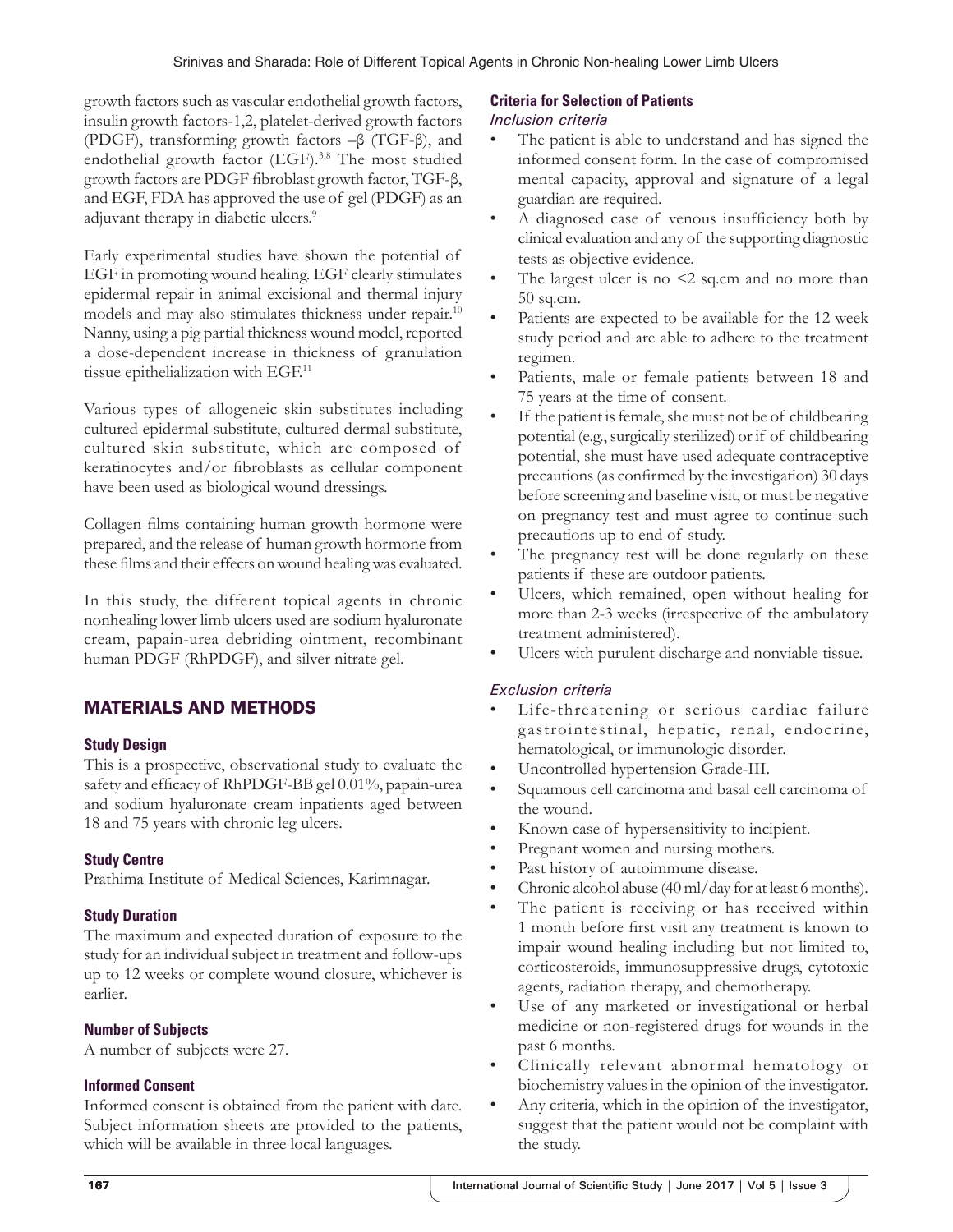| Table 1: Age distribution - study of various ulcers |                                        |                 |                  |  |
|-----------------------------------------------------|----------------------------------------|-----------------|------------------|--|
| Age (in years)                                      | Number of patients with various ulcers |                 |                  |  |
|                                                     | <b>Vascular</b>                        | <b>Diabetic</b> | <b>Traumatic</b> |  |
| $31 - 40$                                           |                                        |                 |                  |  |
| 41-50                                               | 5                                      |                 | 3                |  |
| $51 - 60$                                           | 2                                      |                 |                  |  |
| >60                                                 |                                        |                 |                  |  |

#### **Table 2: Age distribution ‑ control various ulcers**

| Age (in years) | Number of patients with various ulcers |                 |                  |  |
|----------------|----------------------------------------|-----------------|------------------|--|
|                | <b>Vascular</b>                        | <b>Diabetic</b> | <b>Traumatic</b> |  |
| $31 - 40$      |                                        |                 |                  |  |
| 41-50          |                                        |                 |                  |  |
| 51-60          |                                        |                 |                  |  |
| >60            | 0                                      |                 |                  |  |

#### **Table 3: Study of various ulcers ‑ RhPDGF ‑ BB**

| Age (in years) | Number of patients with various ulcers |                 |                  |  |
|----------------|----------------------------------------|-----------------|------------------|--|
|                | <b>Vascular</b>                        | <b>Diabetic</b> | <b>Traumatic</b> |  |
| $31 - 40$      |                                        |                 |                  |  |
| 41-50          |                                        |                 |                  |  |
| $51 - 60$      |                                        |                 |                  |  |
| >60            |                                        |                 |                  |  |

RhPDGF: Recombinant human platelet derived growth factors

#### **Table 4: Study of various ulcers ‑ papain‑urea**

| Age (in years) | Number of patients with various ulcers |                 |                  |  |
|----------------|----------------------------------------|-----------------|------------------|--|
|                | <b>Vascular</b>                        | <b>Diabetic</b> | <b>Traumatic</b> |  |
| $31 - 40$      |                                        |                 |                  |  |
| 41-50          |                                        |                 |                  |  |
| $51 - 60$      |                                        |                 |                  |  |
| >60            |                                        |                 |                  |  |

## **Table 5: Study of various ulcers ‑ sodium hyaluronate cream**

| Age (in years) | Number of patients with various ulcers |                 |                  |
|----------------|----------------------------------------|-----------------|------------------|
|                | <b>Vascular</b>                        | <b>Diabetic</b> | <b>Traumatic</b> |
| $31 - 40$      |                                        |                 |                  |
| 41-50          |                                        |                 |                  |
| 51-60          |                                        |                 |                  |
| >60            |                                        |                 |                  |

- Treatment with a dressing containing any other growth factors or other biological dressings within 30 days before the screening visit.
- Participation in another clinical study within 30 days before the screening visit or during the study.

### *Discontinuation criteria*

During the study following events must be excluded from the study:

#### **Table 6: Study with topical agents in various ulcers**

| <b>Topical agent</b>     | Number of patients with various<br>ulcers |                 |                  |  |
|--------------------------|-------------------------------------------|-----------------|------------------|--|
|                          | Vascular                                  | <b>Diabetic</b> | <b>Traumatic</b> |  |
| RhPDGF-BB                |                                           |                 |                  |  |
| Papain urea              | 3                                         |                 |                  |  |
| Sodium-hyaluronate cream |                                           |                 | 3                |  |

RhPDGF: Recombinant human platelet derived growth factors

# **Table 7: Rate of healing (%) various ulcers with RhPDGF ‑ BB gel 0.01%**

| Period (in days) | Number of patients with various ulcers |              |               |  |
|------------------|----------------------------------------|--------------|---------------|--|
|                  | <b>Vascular (%)</b>                    | Diabetic (%) | Traumatic (%) |  |
| 10               | 48                                     |              | 40            |  |
| 15               | 78                                     | 12           | 62            |  |
| 30               | 92                                     | 28           | 88            |  |
| 50               | 100                                    | 41           | 100           |  |
| 60               |                                        | 50           |               |  |

RhPDGF: Recombinant human platelet derived growth factors

# **Table 8: Rate of healing (%) various ulcers with ‑ papain‑urea**

| Period (in days) | Number of patients with various ulcers |              |               |
|------------------|----------------------------------------|--------------|---------------|
|                  | <b>Vascular (%)</b>                    | Diabetic (%) | Traumatic (%) |
| 10               | 52                                     | 10           | 42            |
| 15               | 78                                     | 18           | 66            |
| 30               | 91                                     | 38           | 87            |
| 50               | 100                                    | 60           | 100           |
| 60               |                                        | 76           | 0             |

## **Table 9: Rate of healing (%) various ulcers with sodium hyaluronate cream**

| Period (in days) | Number of patients with various ulcers |              |               |
|------------------|----------------------------------------|--------------|---------------|
|                  | Vascular (%)                           | Diabetic (%) | Traumatic (%) |
| 10               | 46                                     | 9            | 40            |
| 15               | 68                                     | 13           | 60            |
| 30               | 86                                     | 26           | 83            |
| 50               | 100                                    | 41           | 100           |
| 60               | Ω                                      | 50           | 0             |

- A request by the patient to be discontinued from the study.
- The patient requires any treatment/therapy that would compromise the evaluation of the test product.
- The investigator feels that it is not in the best interest of the patient to continue the study.
- There is a lack of adherence to the study protocol.
- An adverse event occurs, whether or not treatment related, which precludes continued treatment.
- Any female patient who becomes pregnant during the course of study.
- If compliance (acceptable compliance 85%) of the patient is found to significantly outside this range at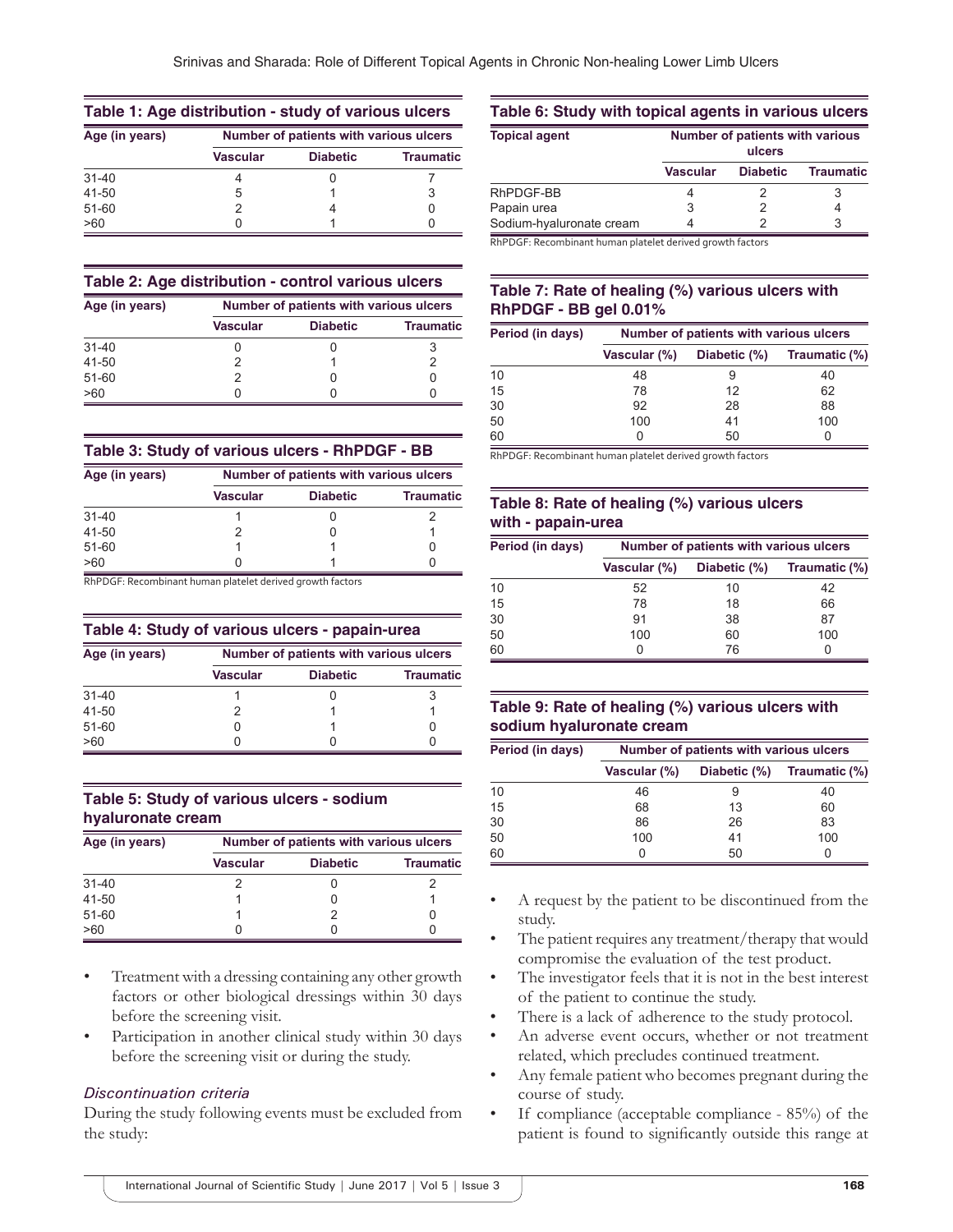two consecutive visits, such subjects will be excluded from the efficacy analysis because of noncompliance to treatment.

## **Ulcer Groups**

Ulcers are classified into 3 groups as follows:

Group-I:

- <5 sq.cm ulcer category patients after screening will be measured for ulcer size and patients having ulcer size.
- <5 sq.cm will be included in the group the subjects with no active infection are given RhPDGF, and ulcer with infection are randomly given Papaya - urease and sodium hyaluronidase.

Group-II:

• 5-10 sq.cm ulcer size category patients after screening will be measured for ulcer size and patients having ulcer.

## Group-III:

• >10 sq.cm ulcer size category patients after screening will be measured for ulcer size and patients having ulcer size >10 sq.cm will be included in this group.

#### **Screening of Patients**

- Informed consent form for enrolment into study.
- Completion of checklist for inclusion, exclusion, and discontinuation criteria.
- Assigning a screening number.
- Recording of medical history, physical examination, and vital signs.
- Any concomitant medication recorded.
- Wound measurement is recorded.
- Wound swab test for estimation of microbial load is taken.
- Screening tests regarding hematology, biochemistry, and urine analysis are done.
- Advice regarding schedule next visit.
- Urine pregnancy test, if applicable.

Initially, the progress of ulcer is observed daily for 2 weeks, and the duration of observation is changed depending on the further progress of the ulcer. Initially, the wound swab test for the estimation of the microbial load is done every 3-4 days, after which the weekly schedule is followed.

#### **Products**

- A. RhPDGF-BB gel 0.01% (RhPDGF BB).
- B. Papain-urea (debriding ointment and spray).
- C. Sodium hyaluronate cream 0.2%.

# RESULTS

- The mean age of the patient groups was around 50 years with a range between 31 and 60 years.
- Traumatic ulcers were common in the younger patients, diabetic ulcers in the older age group whereas vascular ulcers were common at all age groups (Tables 1-9).

# **DISCUSSION**

A total of 27 patients were included in this prospective study in Prathima Institute of Medical Sciences, Nagunur, Karimnagar to study about the role of different topical agents in chronic nonhealing lower limb ulcers.

All the patients in the study and control group were followed up for a maximum period of 8 weeks mainly record the rate of healing and the incidence of secondary infection.

The mean age in this study was 50 with a range between 30 and 60 years. Chronic nonhealing ulcers were more common in the 4-6<sup>th</sup> decades of life. 11 cases  $(40.74\%)$ were vascular ulcers, 6 cases (22.22%) were chronic diabetic ulcers, and the remaining 10 cases (37.04%). All the patients were distributed equally for better results.

Chronic diabetic ulcers were common after the fourth decade of life, chronic vascular ulcers were more common in all age groups, and chronic traumatic ulcers did not show any age predilection.

There was complete healing of the ulcer in three patients (2 chronic vascular ulcers and 1 chronic traumatic ulcer) treated with RhPDGF-BB gel, Three patients with papainurea (2 chronic post-traumatic ulcers and 1 vascular ulcer), and sodium hyaluronate cream applied to three patients (1 chronic vascular ulcer and 1 post traumatic ulcer) complete healing over the period of 8 weeks during which the study was conducted.

Chronic wounds may be associated with active infection, such as cellulitis. In addition, an occasional chronic wound may be the nidus for bacteremia and sepsis. In these cases, administer systemic antibiotics. Alternatively, the wound itself may be infected, without systemic effects. Take steps to lower the bacterial count of these wounds, including topical methods to encourage wound healing. Topically applied growth factors are meant to assist the chronic wound with establishing healthy granulation tissue or epidermal cell function for improved healing.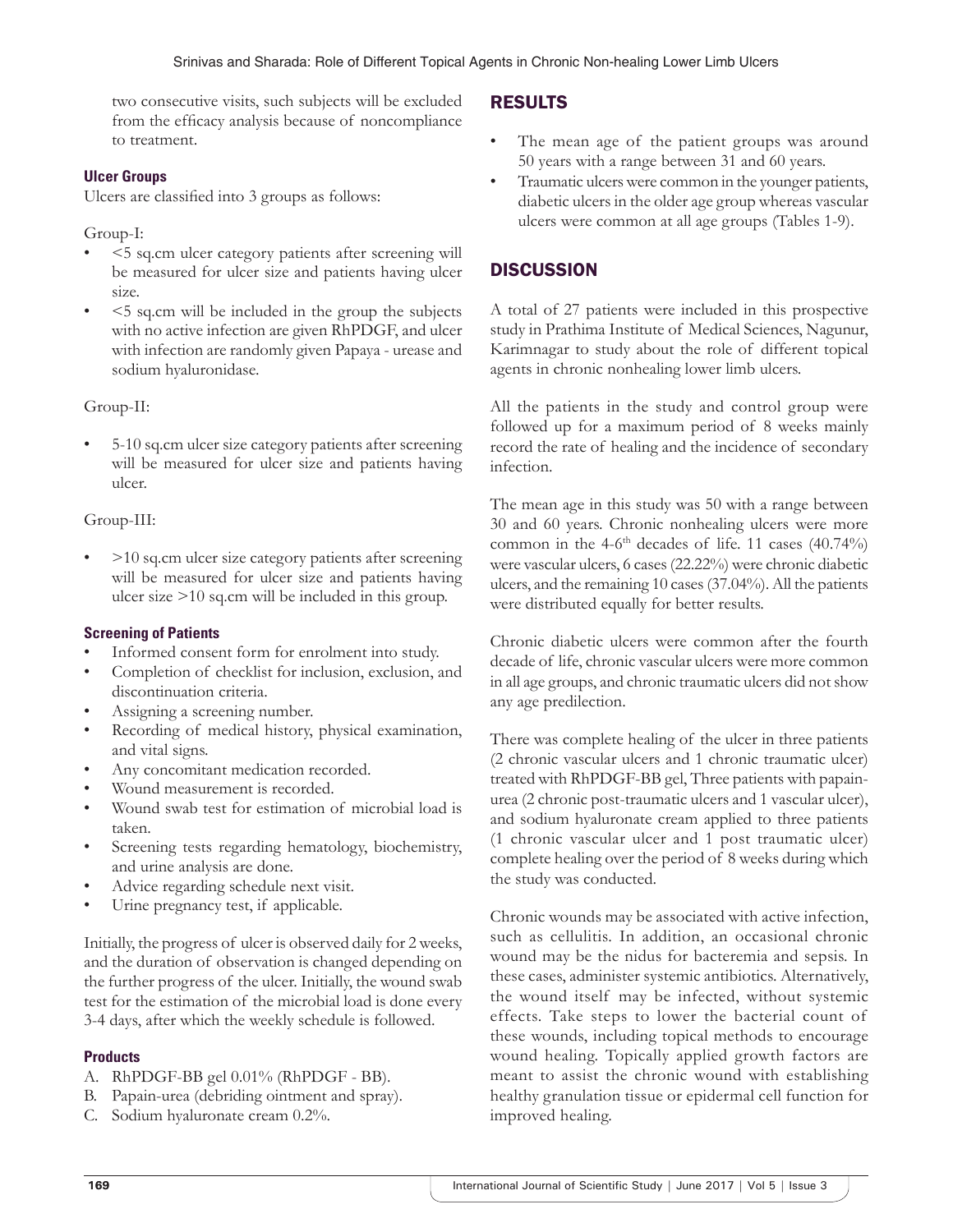Several growth factors have been studied to this end. Platelet-derived growth factor has been shown to reduce the size of chronic ulcers by up to 70%, as compared to 17% for placebo, probably via acceleration of provisional wound matrix deposition. EGF supplementation was associated with healing of 8 of 9 wounds. Removing dead tissue and thinning the pus in lesions such as ulcers, burns, wounds, and carbuncles.

RhPDGF-BB gel 0.01% is a topically applied growth factor for the healing of the chronic diabetic foot ulcers. RhPDGF-BB gel activates macrophages, fibroblast and growth factors, induces cell proliferation stimulates angiogenesis, and stabilizes newly formed blood vessels. RhPDGF is designed to mimic the naturally occurring PDGF that is present in the body. RhPDGF activates the healing process and helps in complete wound closure.

Papain-urea ointment is a debriding agent. It works by helping the breakdown of dead skin and pus, which helps improve the recovery time of open wounds. Sodium hyaluronate cream correction of cellular dysfunction, restoration of biochemical balance, adequate blood perfusion, control of bacterial load and activates the healing process and helps in complete wound closure.

Although several growth factors have been currently explored as potentially wound healing agents, RhPDGF and TGF-β are the widely used growth factors in healing of various ulcers. Although PDGF is the only FDA approved growth factor.

This study conducted on 27 patients with chronic lower limb ulcers (vascular, traumatic, and diabetic ulcers) observed for a maximum period 12 weeks for any appreciable results. Results of the study suggest that the RhPDGF-BB, papainurea, and sodium hyaluronate cream agents are increases the percentage of complete healing of ulcers. These type of topical agents are excellent safety and easy to apply.12-23

# **CONCLUSION**

Chronic nonhealing ulcers are of major concern to the society and the health-care system in terms of prolonged course of treatment and loss of productivity and work hours. Any alteration in the normal physiological pathway of wound is healing leads to formation of a chronic wound, with a protracted course characterized by prolonged inflammatory phase and elevated protease activity resulting in impaired healing.

Ulcer healing can be poor with up to 50% of venous ulcers turning into nonhealing ulcers. Ulcer recurrence rates are also common with up to one-third of these patients being treated for a recurrence. Chronic venous ulcers of lower extremities are associated with negative impact on the quality of life of patients, and they also cause a substantial burden on the monetary resources. Prevention strategies, early identification and proper management are of paramount importance in improving the quality of life and reducing health care costs.

With advancing times, many new products were developed in the management of chronic wounds, such as hydrocolloids, calcium alginates, impregnated films, recombinant growth factors, and allogeneic skin substitutes, but the management of chronic wounds still remains an enigma, with a search for a better product that assists through all the phases of wound healing.

In this study RhPDGF, papain-urea and sodium hyaluronate cream as resulted in a faster rate of wound healing and reduced incidence of secondary infection has necessitating fewer dressings and facilitating early return to work.

Although RhPDGF, papain-urea and sodium hyaluronate cream are not more expensive, removing dead tissue and thinning the pus in lesions such as ulcers, burns, wounds, and carbuncles. These are also works by helping the breakdown of dead skin and pus, which helps improve the recovery time of open wounds, in the long run, the need for fewer dressings, reduced secondary infection needing fewer antibiotics, shortened duration of treatment and consequential early return to work prove ultimately to be more economical.

Thus, the overall advantages of the products (RhPDGF, papain-urea, and sodium hyaluronate cream) make this a better alternative in the treatment of chronic nonhealing ulcers.

# **REFERENCES**

- 1. Mustoe T. Dermal Ulcer Healing: Advances in Understanding Tissue Repair and Ulcer/Wound Healing: Molecular Mechanisms, Therapeutic Targets and Future Directions, Euroconferences, March 17-18, Paris, France; 2005.
- 2. Mustoe T. Understanding chronic wounds: A unifying hypothesis on their pathogenesis and implications for therapy. Am J Surg 2004;187:65S-70.
- 3. Crovetti G, Martinelli G, Issi M, Barone M, Guizzardi M, Campanati B, *et al.* Platelet gel for healing cutaneous chronic wounds. Transfus Apher Sci 2004;30:145-51.
- 4. Supp DM, Boyce ST. Engineered skin substitutes: Practices and potentials. Clin Dermatol 2005;23:403-12.
- 5. Snyder RJ. Treatment of nonhealing ulcers with allografts. Clin Dermatol 2005;23:388-95.
- 6. Townsend CM. Sabiston Textbook of Surgery. 18<sup>th</sup> ed. Philadelphia, PA: Elsevier; 2007.
- 7. Edwards JV, Howley P, Cohen IK. *In vitro* inhibition of human neutrophil elastase by oleic acid albumin formulations from derivatized cotton wound